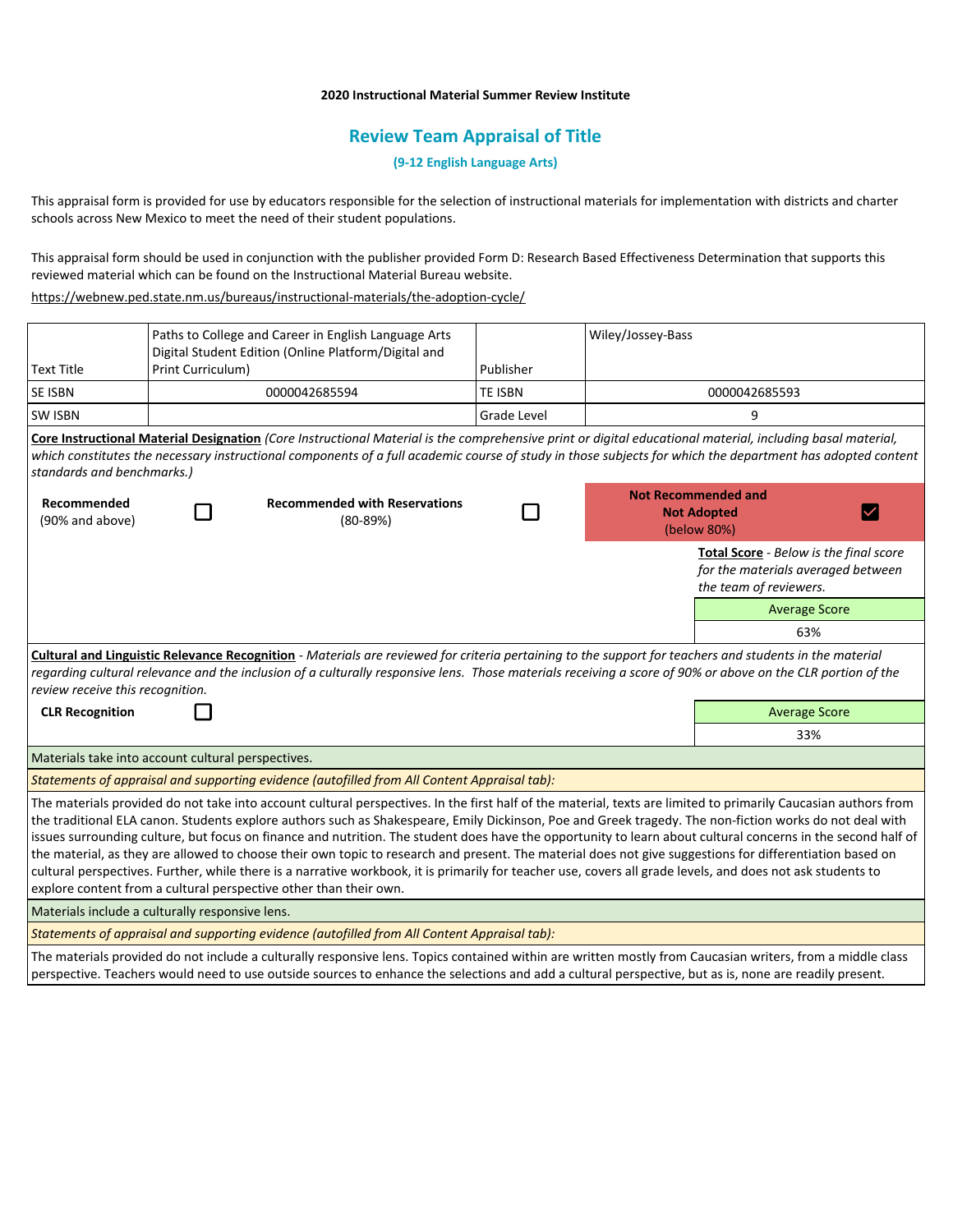**Standards Review** *- Materials are reviewed for alignment with the state adopted content standards, benchmarks and performance standards.*

Average Score 63%

Materials align with grade level standards overall.

*Statements of appraisal and supporting evidence:* 

The materials address certain standards thoroughly and repeatedly in the Teacher Guide through several units and modules. However, there are certain standards that are briefly mentioned in name only in both the Teacher Guide and Student Journal without specific student activities to aid teachers and students. The Teacher Guide also includes various guided discussion activities that help students gather evidence and analysis for routine quick writes and homework writing as well. Over the course of the modules, students extend practice with writing standards for expository and synthesis writing. However, the materials do not consistently address the fine tuning of conventions and mechanics, especially in teaching the sufficient syntax lessons students need to truly grasp sentence structure for complex sentences with various phrases and their necessary punctuation.

Materials align to reading standards.

*Statements of appraisal and supporting evidence:* 

The materials focus on specific reading standards; these include citing textual evidence, determining themes or main claims, determining how authors develop a character, or connect ideas. The modules build in rigor very quickly by the third module that includes reading for research. The Student Journal offers various tools to gather textual evidence and ideas gathered from peer discussion. However, the activities for certain standards building up to RL 5 and RI 5 do not fully align or offer the scaffolding, differentiation, or variety of genres or perspectives needed to meet all standards fully.

Materials align to writing standards.

*Statements of appraisal and supporting evidence:* 

This set of materials requires students to write in a variety of modes to achieve a variety of purposes. The materials use various types of texts to analyze literary terms, form claims, and make inferences. Students are offered a variety of writing exercises that vary from quick writes to short research projects, which develop later in the year to become a sustained inquiry based research project. Each section checks student progress in the form of mid/end unit prompt responses. This title provides a variety of checklists and rubrics to support the student in the writing process; however, the standards are merely listed and not incorporated into a method enabling teachers to guide their students towards mastery. According to the Review team, this title does not adequately meet the standards in many of the areas of writing. The most glaring shortcoming, is that in the area of narrative writing. The Grade 9 Standards Map indicates complete omission of the narrative writing standards.

Materials align to speaking and listening standards.

*Statements of appraisal and supporting evidence:* 

The literature portions in the materials allow students the opportunities to make strategic use of digital media as an opportunity to engage in speaking and listening to peers through peer review discussions. Collaborative learning for reading, writing, speaking, and listening can be found embedded in the standards that guide the curriculum. The majority of listening skills are found in areas like listening to peers present their ideas, positions, or research in small group or whole class settings.

Materials align to language standards.

*Statements of appraisal and supporting evidence:* 

This title engages students in learning language standards by providing examples and worksheets of what various language standards address - i.e. how to use a semicolon, what parallel structure is - but gives the student little opportunity for guided practice before entering into larger writing assignments. The title provides activities in the collaborative portion of assessing language. Students are asked to peer review and self-review prior to submitting a final draft, which is where they have opportunity to address the language standards in their writing over the entire course of the project. The title requires the teacher to find outside resources to assist students in the mastery of grammar, syntax and punctuation.

Materials align to New Mexico content standards for ELA.

*Statements of appraisal and supporting evidence:* 

This title does not contain any work of significance done by a Native American or Hispanic author. The lack of diversity within the selection of authors is a detriment to an otherwise varied title. The modules focus on works of literary merit, such as *Romeo and Juliet* excerpts from *Letters to A Young Poet*, and "The Tell-Tale Heart," over the first semester and then switch to non-fiction and analysis in the second. However, the pieces written overwhelmingly embrace American authors with few exceptions.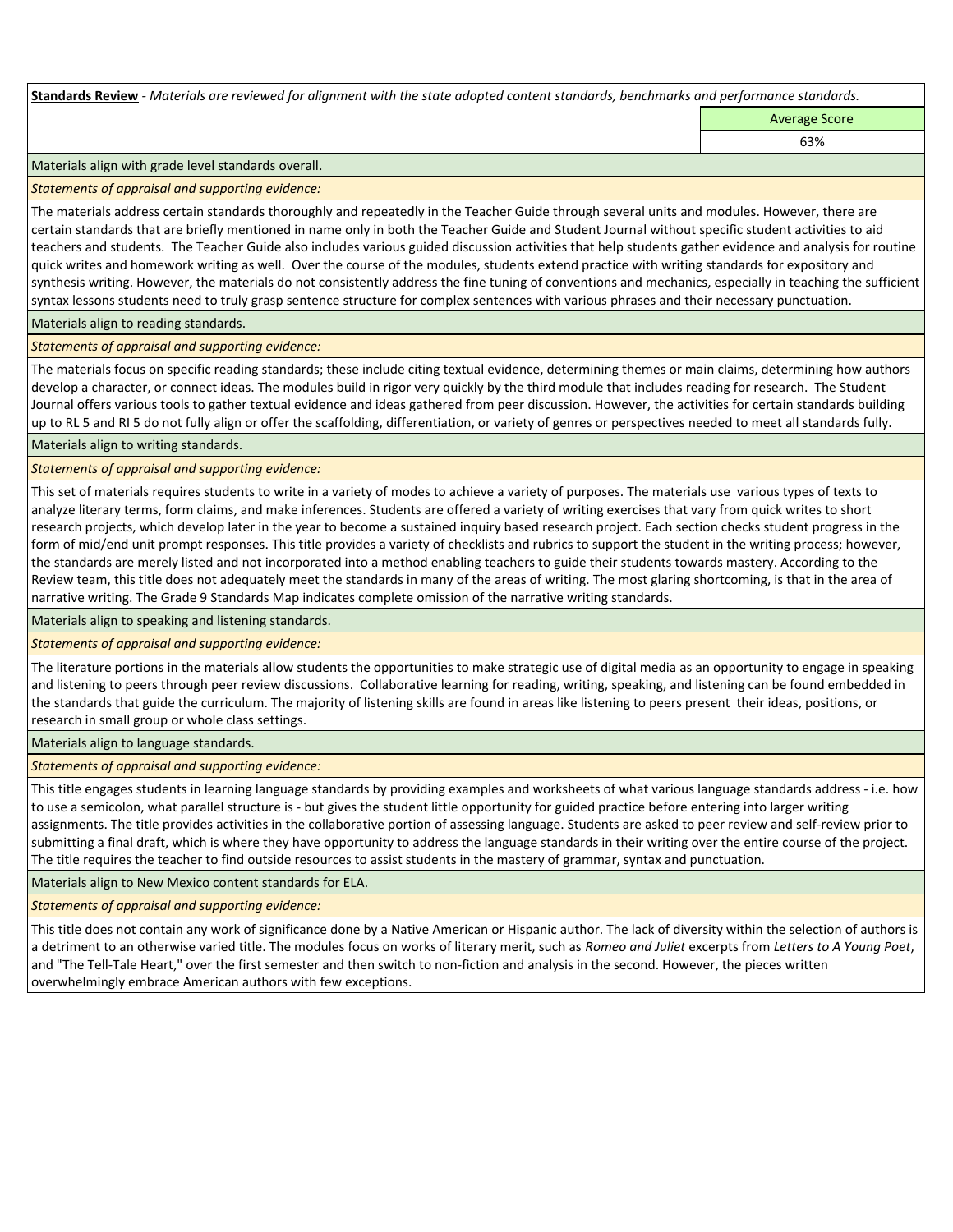**ELA Content Review** *- Materials are reviewed for relevant criteria pertaining to the support for teachers and students in the specific content area reviewed.*

Average Score

73%

Materials provide a selection and range of high-quality texts worthy of students' time and attention, exhibiting exceptional craft and thought and/or providing useful information.

*Statements of appraisal and supporting evidence:* 

The materials provide a selection of classical and contemporary fiction and non-fiction texts. Modules 3 and 4 offer a variety of interesting and controversial texts as well as thoughtful outside reading sources for research and synthesis writing. However, the text variety is limited for cultural perspectives or differentiated lexiles. Additionally, the texts do not offer any historical context, author background, glossaries or illustrations that aid students' understanding. The materials do not offer indexes for author, titles, or skills, which makes searching for specific information or crossreference of content challenging.

Questions in the materials are high-quality text-dependent and text-specific questions. The overwhelming majority of these questions are text-specific and draw student attention to the particulars in the text.

*Statements of appraisal and supporting evidence:* 

This title provides high-quality text-dependent and text-specific questions throughout the material. However, after the material guides students to specific areas of the text it seems to abandon them there. There is little attempt at scaffolding or differentiation. The material seems to be geared to the "middle of the road" learner. Vocabulary instruction falls short in its pairing with reading comprehension as new vocabulary is defined by the teacher rather than the student. This approach does not allow students to develop necessary decoding tools they will require in order to properly navigate a text.

Materials provide scaffolding and supports to enable students' learning of English language arts.

*Statements of appraisal and supporting evidence:* 

The title does attempt to provide differentiation suggestions for the teacher in each lesson. These suggestions are clearly outlined in green type in each lesson. However, the attempts at scaffolding and differentiation are lacking. The TG only gives suggestions for what a higher order response should look like, and suggestions for differentiation are limited to ideas such as, "project the prompt" or "provide students with the definition." These types of differentiation do not allow for student achievement and success.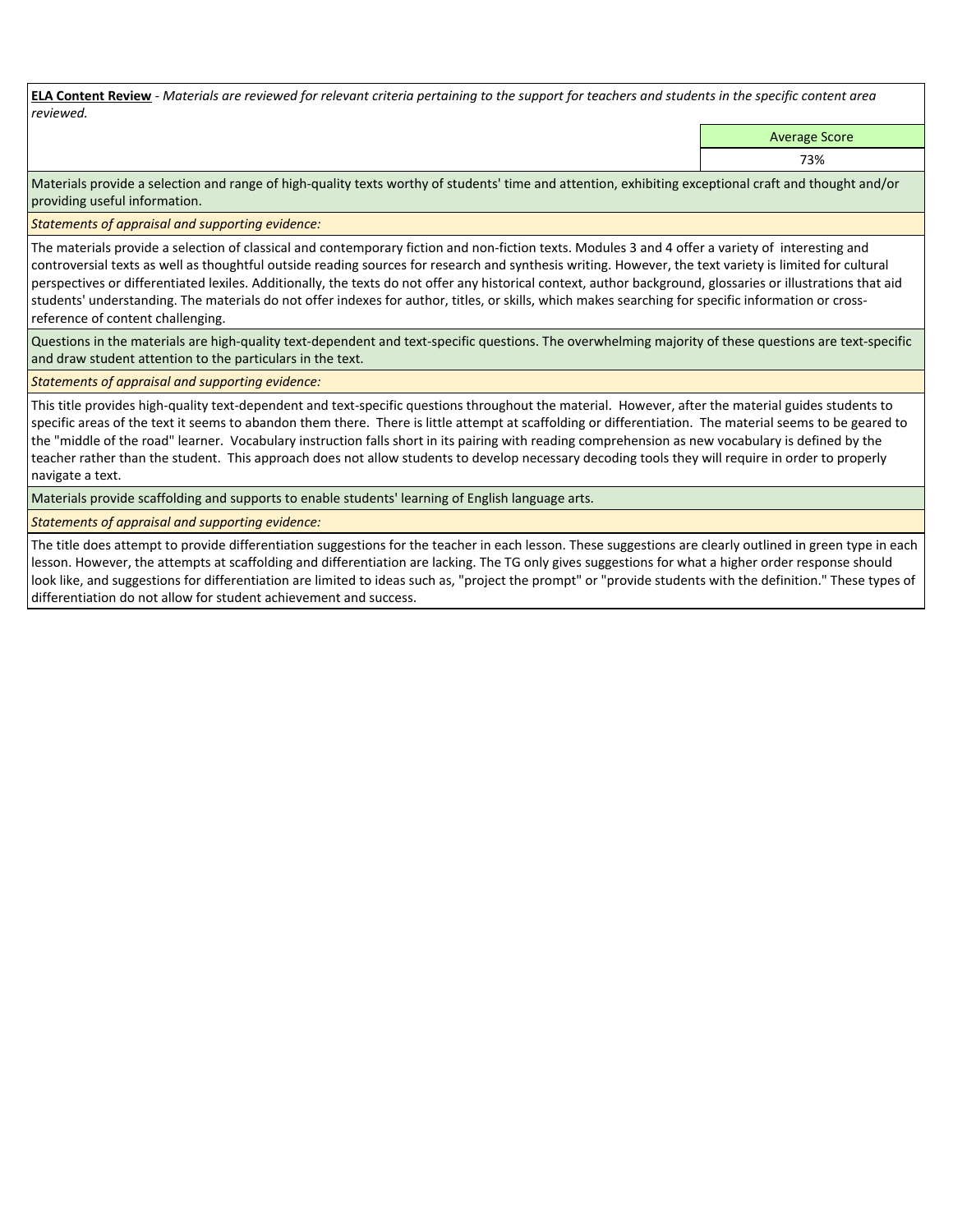**All Content Review** *- Materials are reviewed for relevant criteria pertaining to the support for teachers and students in the material regarding the progression of the standards, lesson structure, pacing, assessment, individual learners and cultural relevance.*

Average Score

60%

Materials are coherent and consistent with the high school standards that all students should study in order to be college and career ready.

## *Statements of appraisal and supporting evidence:*

The materials are consistent; they are coherent in that there is a clear structure for each module that groups texts by specific focus, such as found in, Module 1: "Reading Closely and Writing to Analyze," Module 2: "How Do Author's Structure Texts and Develop Ideas," Module 3: "Building and Communicating Knowledge Through Research" and are consistent in other sections of all modules. The modules clearly align to certain high school standards, especially the Reading standards from RL and RI 1-5. However, some materials, particularly the Student Journals, do not consistently address specific standards such as the Reading 6 evaluating rhetorical devices, Language standards, Speaking and Listening, and Narrative Writing standards. The Teacher Guide, Grade 9 Standards Map, pp. xxxii-xliv acknowledges that some standards are not addressed in any module W.9-10.3.ae, SL9-10.2, SL.9-10.3, SL.9-10.5 or are "addressed" in one or two modules but not "assessed" with a closed circle: SL, 9-10.4,SL.9-10.6, L.9-10.4, a-d, L. 9-10.5b.

Materials are well designed and take into account effective lesson structure and pacing.

# *Statements of appraisal and supporting evidence:*

The lessons are consistent in their structure and layout; they are presented with a module overview that presents the standards that will be addressed, the number of lessons, the texts, and the preparation and materials needed. There is a clear plan from module to module and lesson to lesson. The materials focus on activities that build on student discussion of written text, videos, or other multimedia, note taking in student journals and notebooks, quick writes for formative assessment, and then summative assessments that are nearly always in multi-paragraph written essays.

Materials support teacher planning, learning, and understanding of the standards.

*Statements of appraisal and supporting evidence:*

The materials offer a Curriculum Map with the standards and checklists for students to track their understanding; however, the Curriculum Map lacks page numbers and description of the standards, which requires teachers to flip to a separate standards map with no cross reference of titles or pages. In the Teacher Guide, the standards are listed and introduced before each lesson; in several instances, however, the activities do not fully address the standards completely, especially in complex, multi-layered standards. The Teacher Guide, Grade 9 Standards Map, pp. xxxii-xliv acknowledges that some standards are not addressed in any module W.9-10.3.a-e, SL9-10.2, SL.9-10.3, SL.9-10.5 or are "addressed" in one or two modules but not "assessed" with a closed circle: SL, 9-10.4,SL.9-10.6, L.9-10.4, a-d, L.9-10.5b. The Narrative Writing Guide is only in electronic form on the website; no student materials are available. The materials do not provide glossaries of literary nor grammar and style terms that may supplement the learning and teaching of the standards.

Materials offer teachers resources and tools to collect ongoing data about student progress on the standards.

*Statements of appraisal and supporting evidence:*

This curriculum offers a full year of modules (units) that are made up of curriculum maps, module overviews, formative and summative assessments, lesson plans, tools and handouts, and rubrics/checklists. The extra handouts, rubrics and checklists are helpful to teachers as they allow for collection of data about student progress. Each module consists of a section where students view the upcoming standards, rate their understanding of them, and upon completion of the unit, go back and review personal progress towards mastery.

Materials support effective use of technology to enhance student learning. Digital materials are accessible and available in multiple platforms.

*Statements of appraisal and supporting evidence:*

The curriculum struggles in this area. The literature portions in the materials allow students the opportunities to make strategic use of digital media. As the materials progress to the later modules, technology is limited. Collaborative learning for reading, writing, speaking, and listening can be found embedded in the standards that guide the curriculum. The majority of "listening" skills are found in areas like listening to peers present their ideas, positions, or research. There is very little opportunity provided to incorporate technology into the curriculum in its original form. Some use of technology is alluded to, but overall this area is poorly represented throughout the modules provided.

Materials can be easily customized for individual learners.

*Statements of appraisal and supporting evidence:* 

The materials provide specific differentiation considerations, which are sections that suggest visuals, tools, practices, models, or adaptations for students who may need extra support. However, these sections do not offer any form of true guided differentiation strategies for upper and lower learners. More experienced teachers would be able to customize this set of materials for individual learners but inexperienced, especially brand new teachers would have a more difficult time customizing the material.

Materials give all students extensive opportunities and support to explore key concepts.

*Statements of appraisal and supporting evidence:*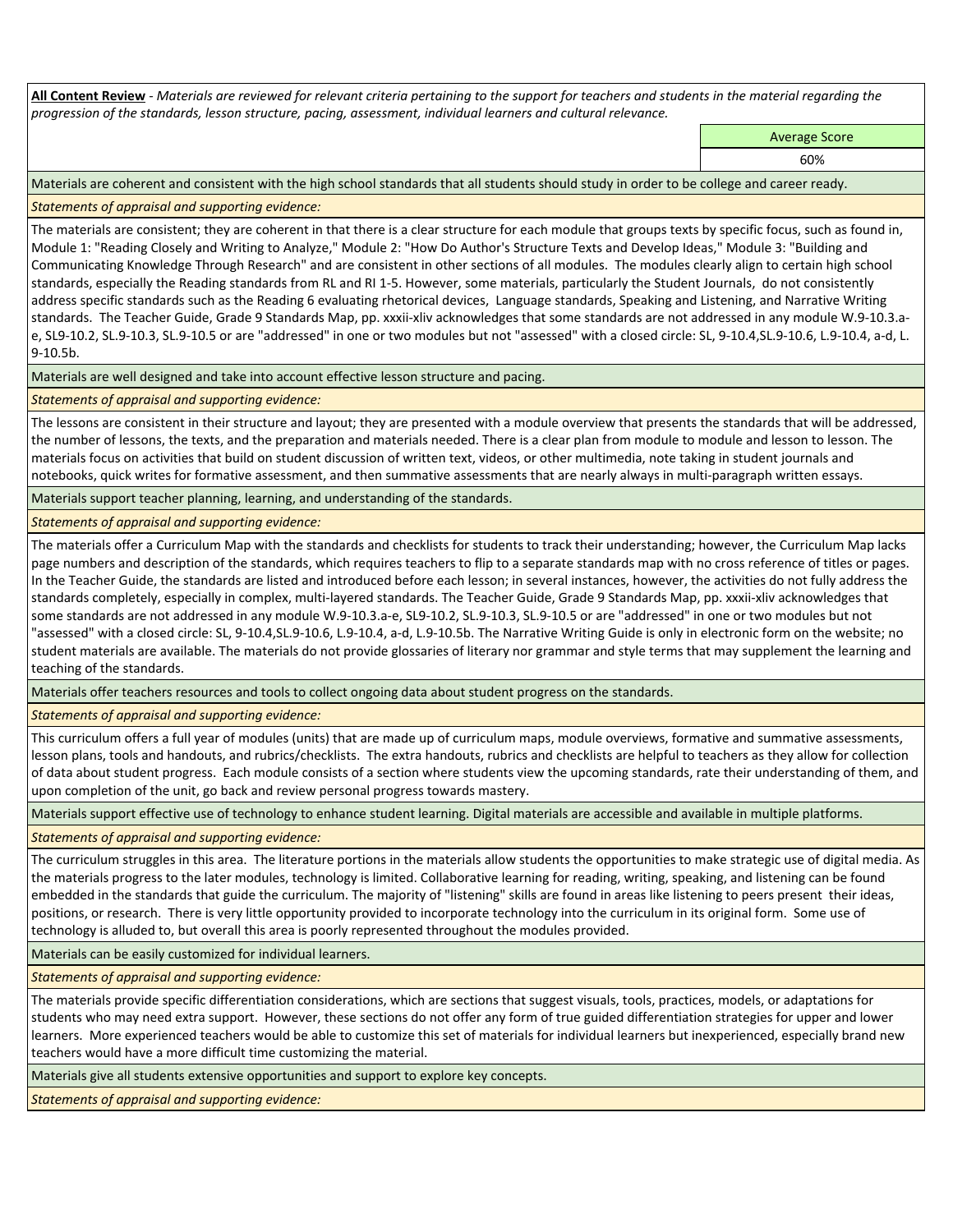The material does do this well. Each task includes concepts and terminology for students to learn. They are also given a Common Core chart at the beginning of each Unit to assess where they believe they are regarding mastery of a concept. The tasks within allow for student/teacher and student/student discussions, options for revision, and graphic organizers to evaluate and explore analytic points. The paragraph writing exercises contained within demand that the student be open to and engage in an evaluative process on the research they do. Where the material fails is a lack of introduction of key rhetorical concepts. There is no discussion or listing of the logical fallacies; they are merely pointed out or referenced, but the student has no opportunity to engage with them. This will be a detriment to them when they are asked to spot the flaws in an outside source reasoning.

Materials take into account cultural perspectives.

## *Statements of appraisal and supporting evidence:*

The materials provided do not take into account cultural perspectives. In the first half of the material, texts are limited to primarily Caucasian authors from the traditional ELA canon. Students explore authors such as Shakespeare, Emily Dickinson, Poe and Greek tragedy. The non-fiction works do not deal with issues surrounding culture, but focus on finance and nutrition. The student does have the opportunity to learn about cultural concerns in the second half of the material, as they are allowed to choose their own topic to research and present. The material does not give suggestions for differentiation based on cultural perspectives. Further, while there is a narrative workbook, it is primarily for teacher use, covers all grade levels, and does not ask students to explore content from a cultural perspective other than their own.

Materials include a culturally responsive lens.

*Statements of appraisal and supporting evidence:*

The materials provided do not include a culturally responsive lens. Topics contained within are written mostly from Caucasian writers, from a middle class perspective. Teachers would need to use outside sources to enhance the selections and add a cultural perspective, but as is, none are readily present.